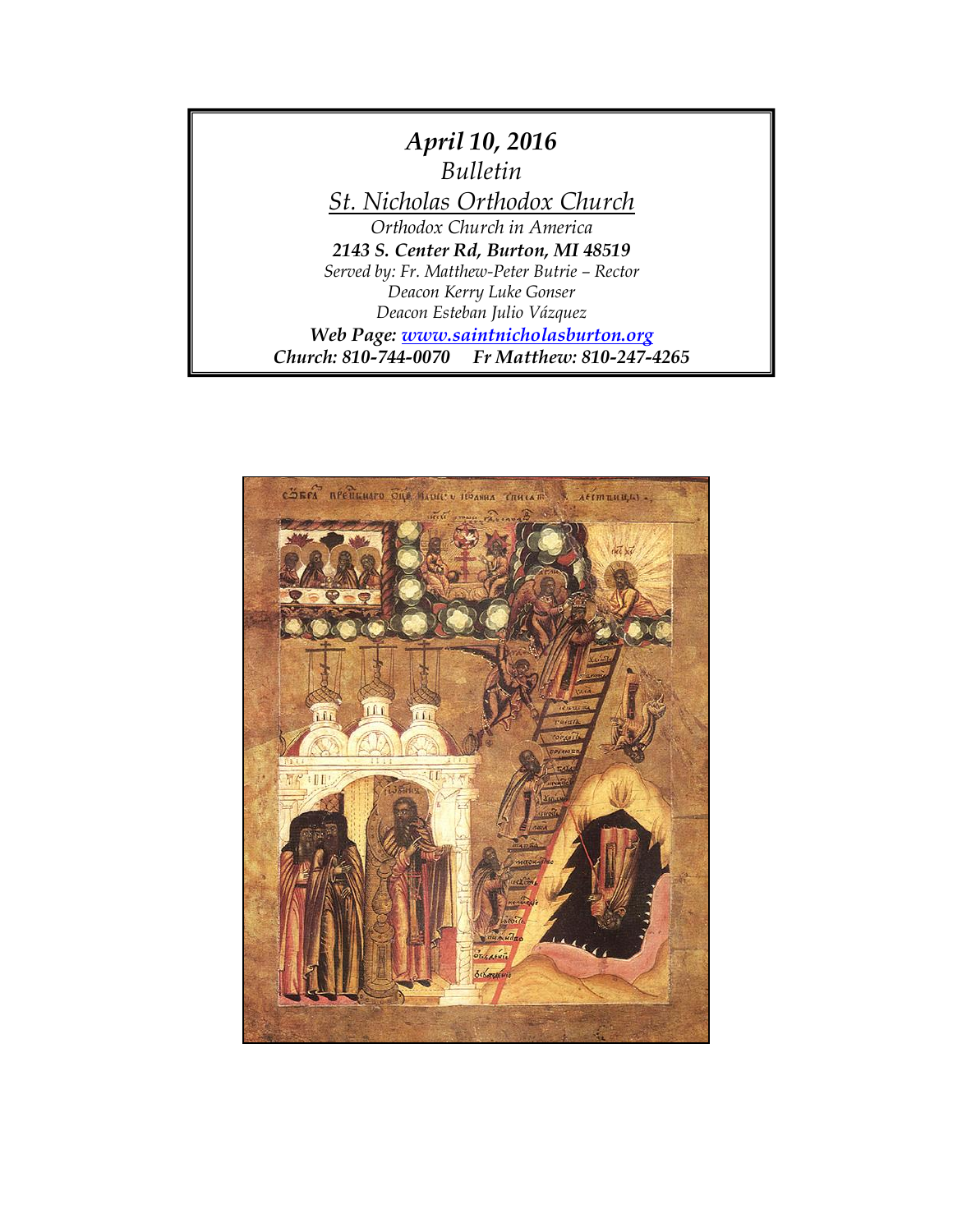**SUNDAY, APRIL 10, 2016 FOURTH SUNDAY OF LENT — Tone 8. St. John Climacus (of The Ladder). Martyrs Terence, Pompeius, Africanus, Maximus, Zeno, Alexander, Theodore, Macarius, and 33 others, beheaded at Carthage (3rd c.). Martyrs James (Jacob) the Presbyter, and Azadanes and Abdicius— Deacons, of Persia (ca. 380).**

**TROPARIA (Tone 4)** When the women Disciples of the Lord learned from the Angel the joyous message of the Resurrection, they cast away the ancestral curse and elatedly told the Apostles: "Death is overthrown! Christ God is risen, granting the world great mercy!"

**(Tone 1)** O dweller of the wilderness and angel in the body, / you were a wonderworker, O our God-bearing Father John. / You received heavenly gifts through fasting, vigil and prayer, / healing the sick and the souls of those drawn to you by faith. / Glory to Him Who gave you strength! / Glory to Him Who granted you a crown! // Glory to Him Who through you grants healing to all!

**(Tone 4)** In truth you were revealed to your flock as a rule of faith, a model of meekness, and teacher of abstinence, so you won the heights by humility, and riches by poverty, O Holy Father Nicholas, intercede with Christ God to save our souls.

**KONTAKION (Tone 8)** O victorious leader of triumphant hosts! We, your servants, delivered from evil, sing our grateful thanks to you, O Theotokos! As you possess invincible might set us free from ev'ry calamity so that we may sing: Rejoice, O unwedded Bride!

### *The Prokeimenon in the Fourth Tone:* **O Lord, how manifold are Thy works; / in wisdom hast Thou made them all.**

*v:* **Bless the Lord, O my soul! O Lord, my God, Thou art very great!**

## **THE READING FROM THE EPISTLE OF THE HOLY APOSTLE PAUL TO THE HEBREWS (6:13-**

**20)** Brethren: For when God made a promise to Abraham, since he had no one greater by whom to swear, he swore by himself, saying, "Surely I will bless you and multiply you." And thus Abraham, having patiently endured, obtained the promise. Men indeed swear by a greater than themselves, and in all their disputes an oath is final for confirmation. So when God desired to show more convincingly to the heirs of the promise the unchangeable character of his purpose, he interposed with an oath, so that through two unchangeable things, in which it is impossible that God should prove false, we who have fled for refuge might have strong encouragement to seize the hope set before us. We have this as a sure and steadfast anchor of the soul, a hope that enters into the inner shrine behind the curtain, where Jesus has gone as a forerunner on our behalf, having become a high priest for ever after the order of Melchizedek.

### *Alleluia, Tone 4*

*v:* **Go forth, prosper and reign, for the sake of meekness, righteousness and truth.** *v:* **For Thou lovest righteousness, and doth hate iniquity.**

**THE HOLY GOSPEL ACCORDING TO SAINT MARK (9:17-31)** And one of the crowd answered Jesus, "Teacher, I brought my son to you, for he has a dumb spirit; and wherever it seizes him, it dashes him down; and he foams and grinds his teeth and becomes rigid; and I asked your disciples to cast it out, and they were not able." And he answered them, "O faithless generation, how long am I to be with you? How long am I to bear with you? Bring him to me." And they brought the boy to him; and when the spirit saw him, immediately it convulsed the boy, and he fell on the ground and rolled about, foaming at the mouth. And Jesus asked his father, "How long has he had this?" And he said, "From childhood. And it has often cast him into the fire and into the water, to destroy him; but if you can do anything, have pity on us and help us." And Jesus said to him, "If you can! All things are possible to him who believes." Immedi-ately the father of the child cried out and said, "I believe; help my unbelief!" And when Jesus saw that a crowd came running together, he rebuked the unclean spirit, saying to it, "You dumb and deaf spirit, I command you, come out of him, and never enter him again." And after crying out and convulsing him terribly, it came out, and the boy was like a corpse; so that most of them said, "He is dead." But Jesus took him by the hand and lifted him up, and he arose. And when he had entered the house, his disciples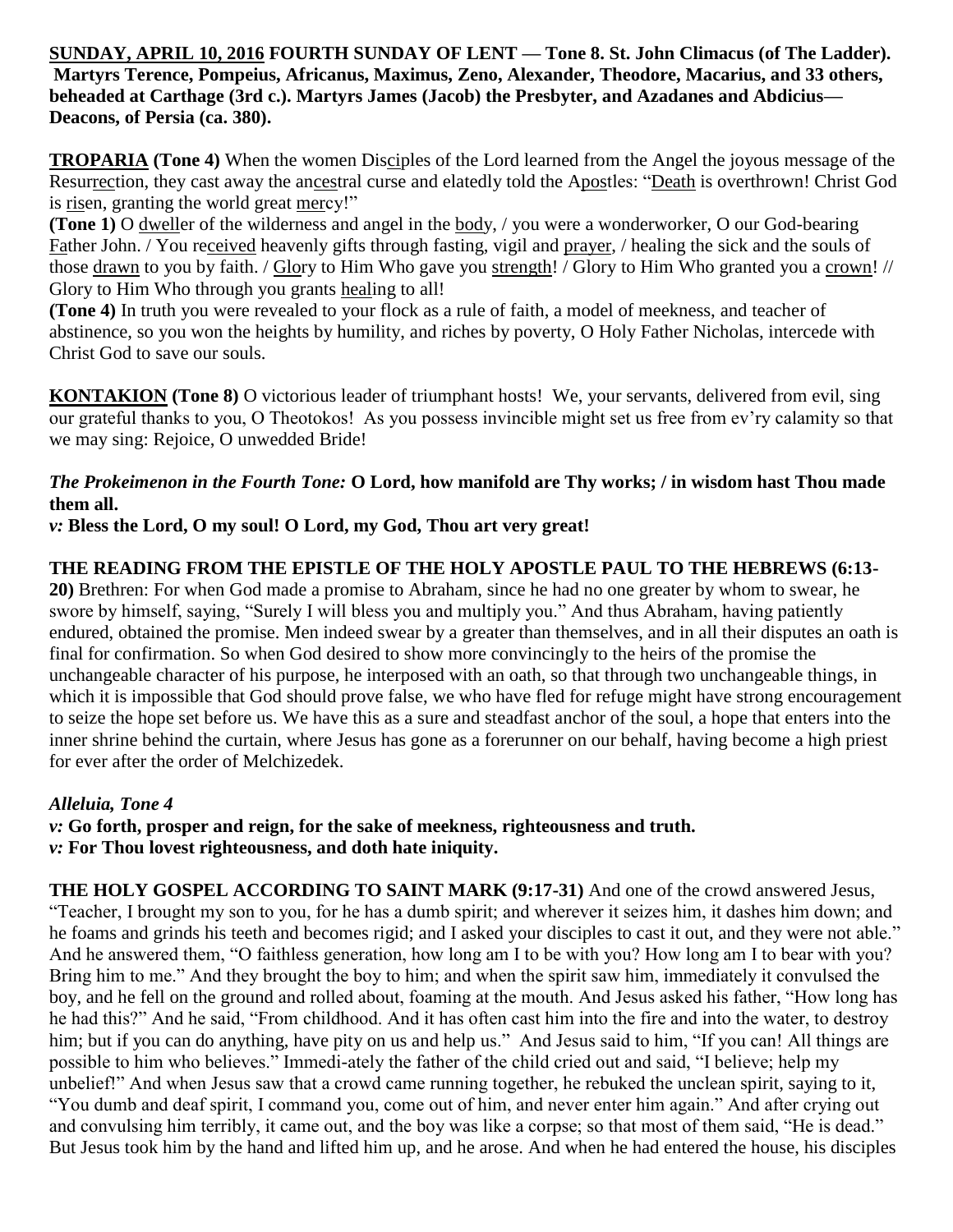asked him privately, "Why could we not cast it out?" And he said to them, "This kind cannot be driven out by anything but prayer and fasting." They went on from there and passed through Galilee. And he would not have any one know it; for he was teaching his disciples, saying to them, "The Son of man will be delivered into the hands of men, and they will kill him; and when he is killed, after three days he will rise."

**Instead of "It is truly meet ...,":** All of creation rejoices in you, O Full of Grace: the assembly of Angels and the race of men. O sanctified temple and spiritual paradise, the glory of virgins, from whom God was incarnate and became a Child, our God before the ages. He made your body into a throne, and your womb He made more spacious than the heavens. All of creation rejoices in you, O Full of Grace. Glory to you!

**COMMUNION HYMN** Praise the Lord from the heavens, praise Him in the highest! Alleluia! Alleluia! Alleluia!

#### **4th Sunday of Great Lent: St John Climacus (of the Ladder)**

The Fourth Sunday of Lent is dedicated to St John of the Ladder (Climacus), the author of the work, The Ladder of Divine Ascent. The abbot of St Catherine's Monastery on Mount Sinai (6th century) stands as a witness to the violent effort needed for entrance into God's Kingdom (Mt.10: 12). The spiritual struggle of the Christian life is a real one, "not against flesh and blood, but against ... the rulers of the present darkness ... the hosts of wickedness in heavenly places ..." (Eph 6:12). Saint John encourages the faithful in their efforts for, according to the Lord, only "he who endures to the end will be saved" (Mt.24:13).

April 10, 2016

# န္ကြိုးေခါ့္ကိုေခါ့္ကိုေခါ့္ကိုေခါ့္ကိုေခါ့္ကိုေခါ့္ကိုေခါ့္ကိုေခါ့္ကိုေခါ့္ကိုေခါ့္ကိုေခါ့္ကိုေခါ့္ကိုေ

| <b>CANDLE INTENTIONS FOR THE HEALTH AND BLESSINGS OF</b>                              |  |
|---------------------------------------------------------------------------------------|--|
| God's Blessings David & Ashley Goodman on the adoption of their children Braydon      |  |
|                                                                                       |  |
| Fr. Joe, Fr. Moses, Fr. Lavrenty, Deacon Anthony, Aaron, Gloria, Laurie, Walt & Zina, |  |
| Dorothy, Ruth, Jeanette, Reggie, Stojan & Mira, Bosa, Joseph, Helen, Ted &            |  |
|                                                                                       |  |
| Safe journey to Dominican Republic for Megan Krigner and her friends and their        |  |
|                                                                                       |  |
|                                                                                       |  |
|                                                                                       |  |
|                                                                                       |  |
| Health & God's Blessings for Phil & Barbara Brown on their $50th$ wedding anniversary |  |
|                                                                                       |  |

## **CANDLE INTENTIONS FOR ALL THOSE IN BLESSED REPOSE**

| Blessed Repose & Memory Eternal Ljubomir Prusac, Doris Penny, |  |
|---------------------------------------------------------------|--|
|                                                               |  |
|                                                               |  |
|                                                               |  |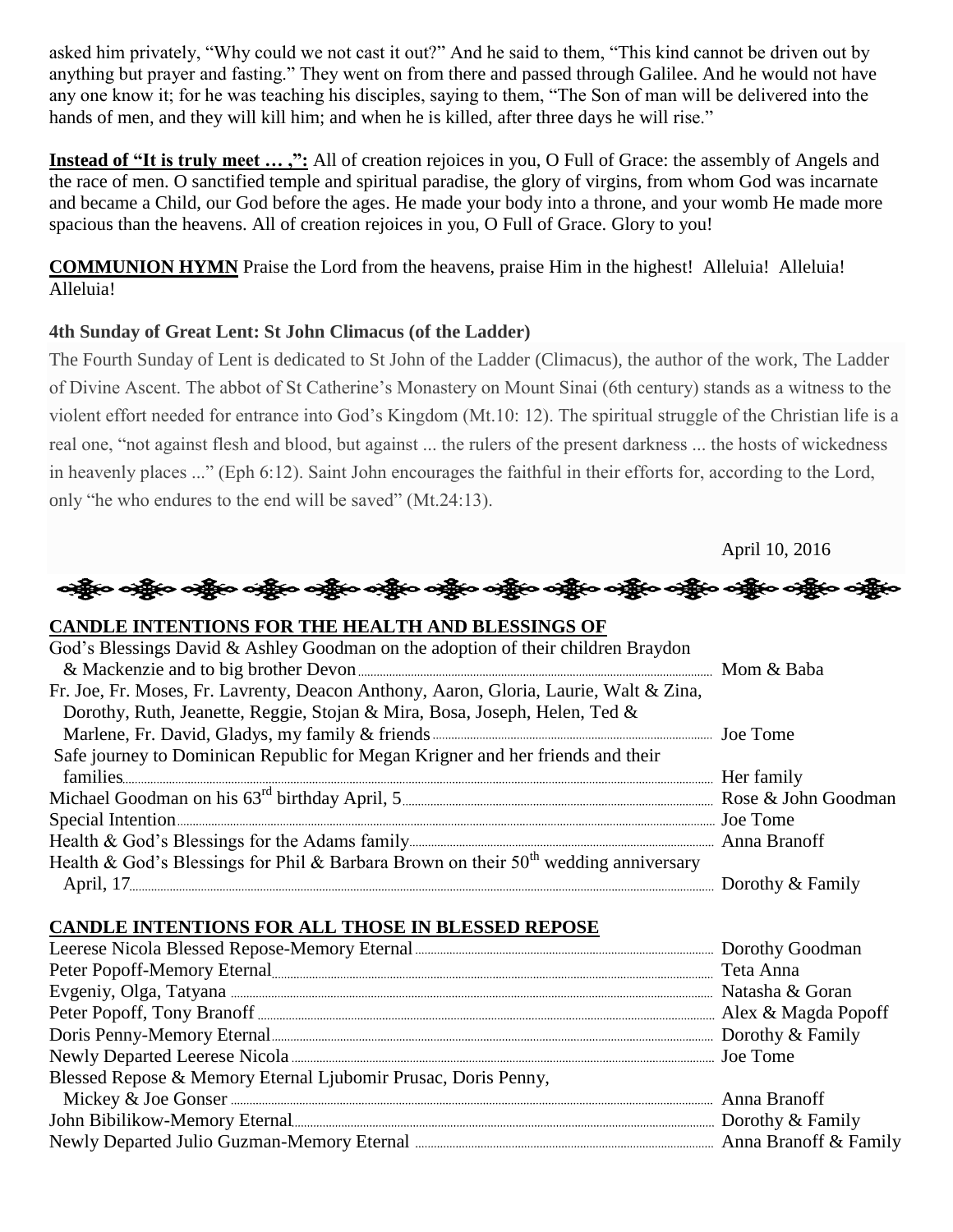

Welcome all of our friends and visitors to St. Nicholas! Please join us for fellowship in our parish hall.

### **CHARITY MINISTRIES**

**HOPE IN A BOX** is collecting Deodorant for the month of April. Place the items in the Blue Box in the hall. Catholic Charities Community Closet will distribute the items.

**FOOD DRIVE** Place non-perishable food items in the other blue box in the hall.

## **NORTH END SOUP KITCHEN We serve on Thursday, May 5 from 9 am to 1 pm.**

**100th ANNIVERSARY BOOKLET AD** forms are available in the parish hall. Also available are sheets that show the exact size of each ad, on the reverse side is the cost per ad size. Ad forms are due back April, 30. If you have any questions please see any member of the anniversary committee; Sharon Jernigan, Dorothy Goodman, Lucy Hogg, Cathy Steiner, Eileen Branoff, Linda Branoff, Paul Brayan or Father Matthew.

**APRIL CHARITY PROJECT** Backpacks for the Homeless. We are in need of the following items to fill the backpacks; Toothbrush and Toothpaste (individually wrapped), Washcloth and Hand towel, Thin Blanket, Deodorant, Disposable Razors, Shaving Cream, Comb and Brush, Bar Soap, Baby Wipes, Snacks ( Granola Bars, Protein Bars, Individual Peanut Butter Snacks, Peanuts, Trail Mix, Etc.) Pad of Paper, Pen or Pencil, Shampoo (not to large), Socks, Small tube of Antibiotic Cream. This is the 100<sup>th</sup> Anniversary event for April.

**PALM SUNDAY BAKE SALE** featuring Sweet Bread, Triangles; Cheese, Leek or Spinach, Piroshki (meat filled), Pierogi (potato filled) and Lamb shaped butter, will be held on Sunday, April 24. The order forms were included in your March bulletin and need to be returned next Sunday, **April 17**. See any member of St. Catherine's League to place your order or if you have any questions.

**DONATIONS FOR LENT, HOLY WEEK & PASCHA** There are still items available for donation. Available are; Fan Palms-\$30, Flowers for the Tomb-Market Value, Incense-\$40, Rose Water \$25 and Red Egg Dye \$50. See Debbie is you would like to donate or contribute toward any of the items listed.

### *Schedule of services and events for the week of April 10:*

| Monday, April 11                      | Compline at St. George                   |
|---------------------------------------|------------------------------------------|
| $6:30 \text{ pm}$                     | <b>Book Club</b>                         |
| Tuesday, April 12                     | <b>Father in Toledo</b>                  |
| <u>Wednesday, April 13</u>            | Lenten Hours                             |
| $9:00 \text{ am}$                     | <b>Adult Education</b>                   |
| $11:00 \text{ am}$                    | Presanctified followed by Lenten Potluck |
| $6:00 \text{ pm}$                     | *Please bring a Lenten dish to share*    |
| Friday, April 15<br>$6:30 \text{ pm}$ | Akathist to the Theotokos                |